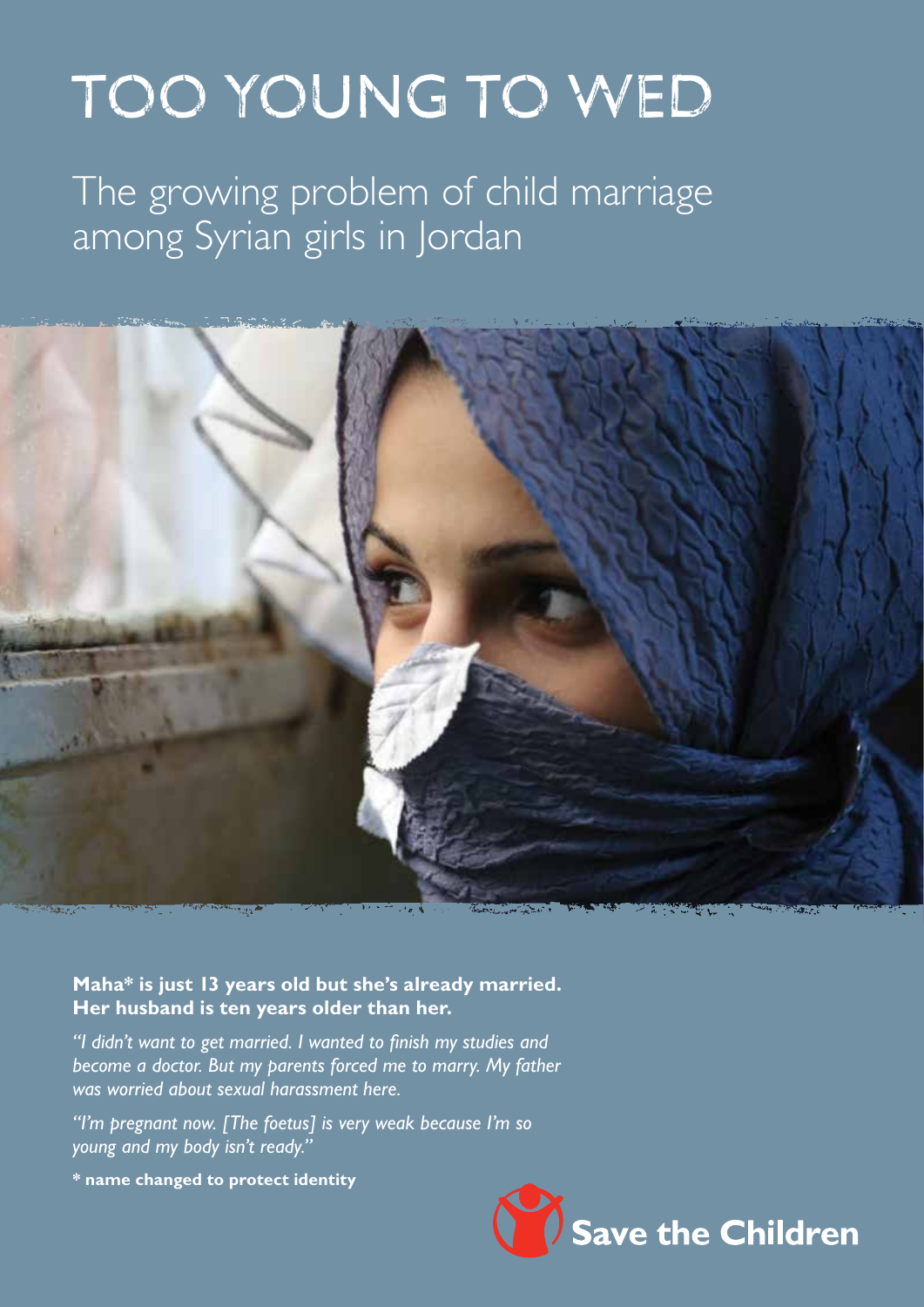Save the Children works in more than 120 countries. We save children's lives. We fight for their rights. We help them fulfil their potential.

**Names of children and adults quoted in this briefing have been changed to protect identities.** 

Published by Save the Children 1 St John's Lane London EC1M 4AR **UK** +44 (0)20 7012 6400 savethechildren.org.uk

First published 2014

© The Save the Children Fund 2014

The Save the Children Fund is a charity registered in England and Wales (213890) and Scotland (SC039570). Registered Company No. 178159

This publication is copyright, but may be reproduced by any method without fee or prior permission for teaching purposes, but not for resale. For copying in any other circumstances, prior written permission must be obtained from the publisher, and a fee may be payable.

Cover photo by Rosie Thompson/Save the Children

Typeset by Grasshopper Design Company Printed by NXP Europe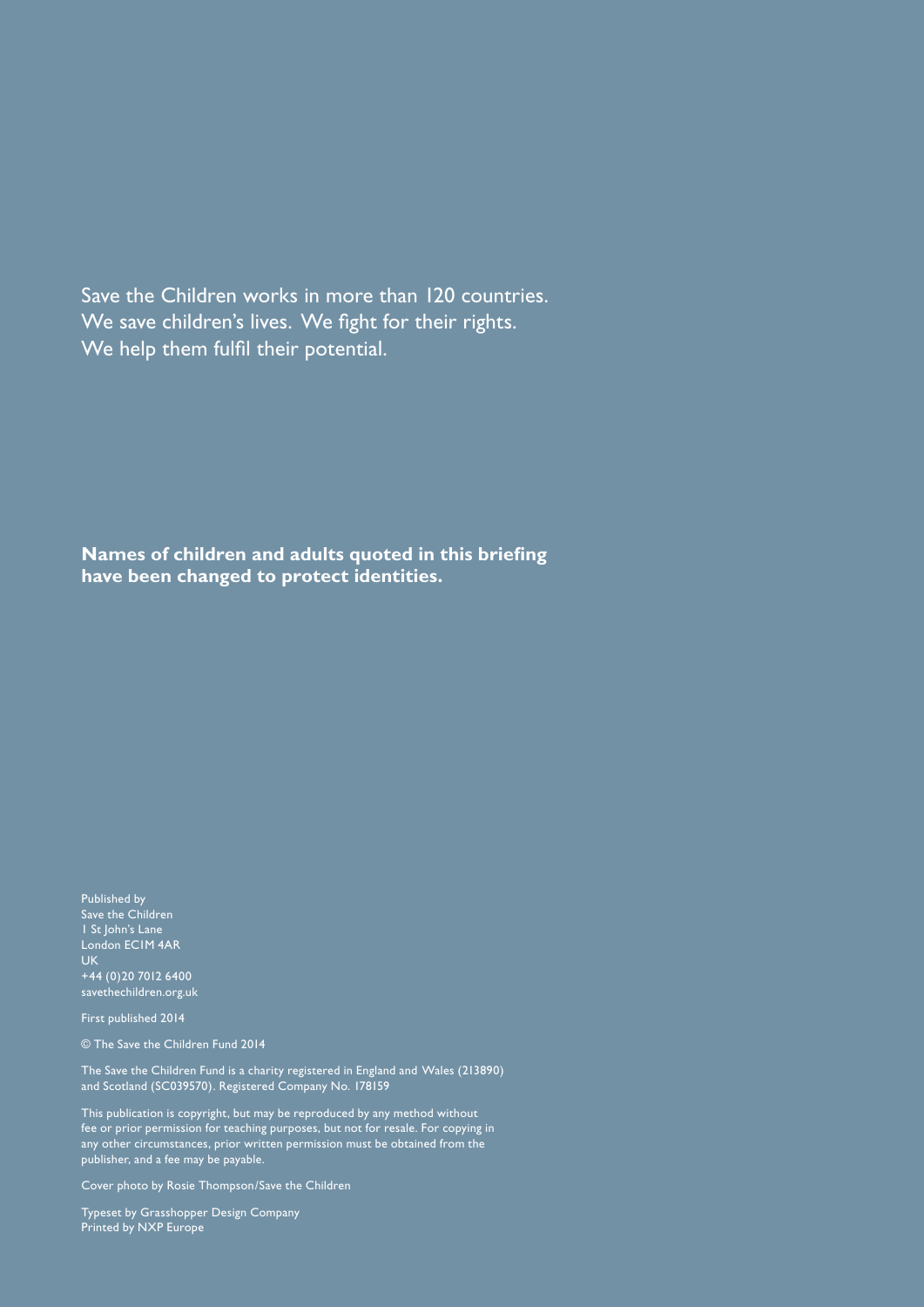## A GROWING PROBLEM

War in Syria has killed more than 10,000 children.<sup>1</sup> More than I million more have fled the country in fear, $2$  while millions more remain displaced inside the country.<sup>3</sup> This briefing looks at another disturbing but less publicised impact of the crisis: the increase in the numbers of girls who have been forced to marry.4

Child marriage existed in Syria before the crisis – 13% of girls under 18 in Syria were married in 2011.<sup>5</sup> But now, three years into the conflict, official statistics show that among Syrian refugee communities in Jordan – who we focus on in this briefing given the lack of statistics inside Syria itself – child marriage has increased alarmingly, and in some cases has doubled.\*

In Jordan, the proportion of registered marriages among the Syrian refugee community where the bride was under 18 rose from 12% in 2011 (roughly

the same as the figure in pre-war Syria) to 18% in  $2012$ , and as high as  $25\%$  by  $2013.^6$  The number of Syrian boys registered as married in 2011 and 2012 in Jordan is far lower,<sup>7</sup> suggesting that girls are, as a matter of course, being married off to older males.

Child marriage has also reportedly increased in camps of Syrian refugees in Erbil, Iraq<sup>8</sup> and among Syrian refugees in Lebanon.<sup>9</sup> Incidences of child marriages and forced marriages among Syrian girls have also been reported in Egypt<sup>10</sup> and in Turkey.<sup>11</sup>

There are a number of reasons why families are opting for child marriage for their daughters. As refugees, Syrian families are reliant on dwindling resources and are lacking economic opportunities. At the same time, they are all too aware of the need to protect their daughters from the threat of sexual violence. Given these pressures, some families consider child marriage to be the best way to protect their female children and ease pressures on the family resources.

**The girl is saying, "Daddy, where is this man taking me? Is it to the park?" The scroll that the man on the left is holding says 'Marriage Certificate'.** 

**The illustrations in this briefing are from a series of caricatures drawn by girls who attended sessions at a youth centre in Za'atari refugee camp. The sessions were held to raise awareness of the dangers of child marriage.**



\* Syrian refugees in Jordan are not necessarily representative of the situation of the broader Syrian population.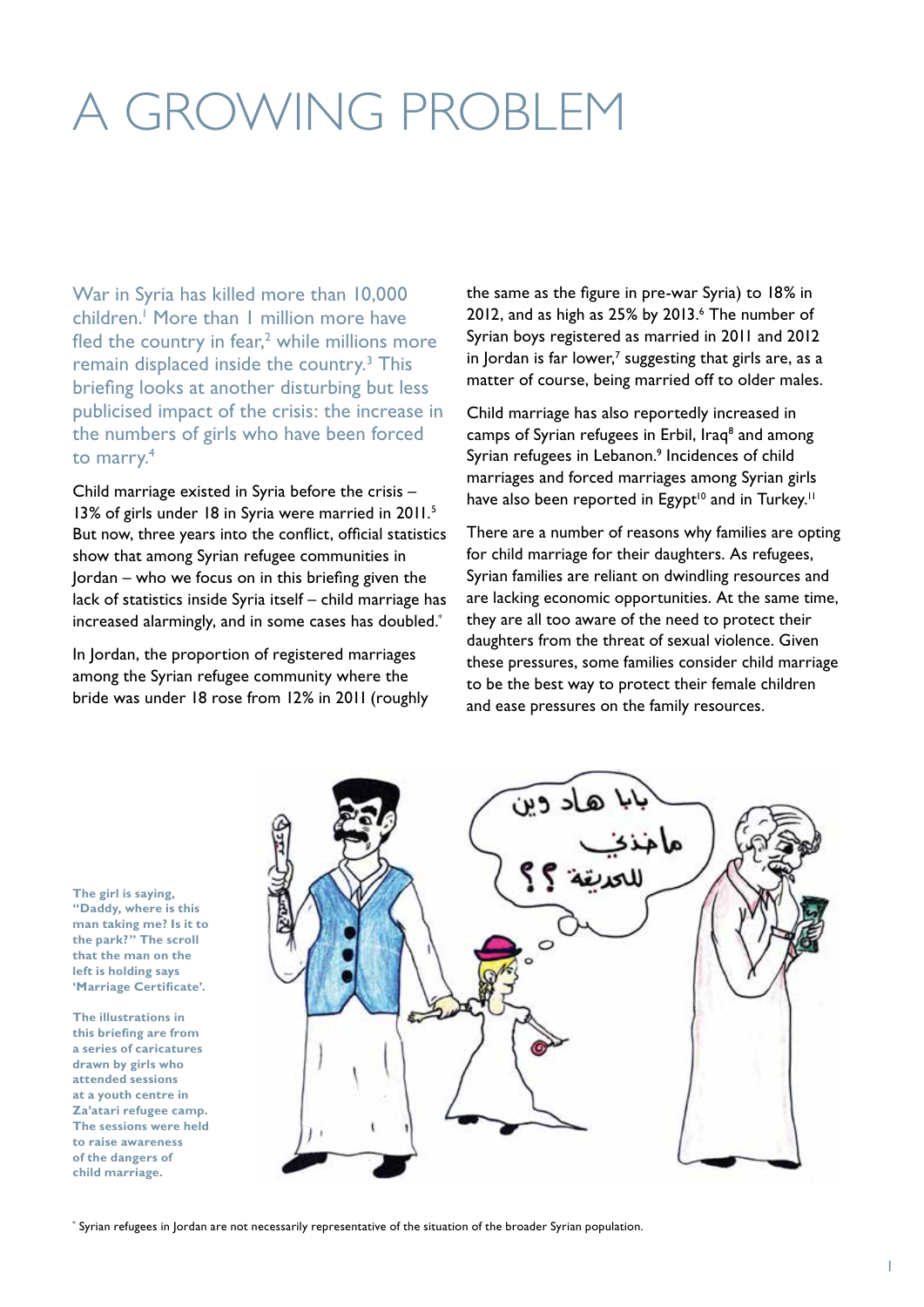Research studies from around the world suggest that child marriage, rather than protecting girls, often has far-reaching negative consequences. It often denies a girl her right to an education and leaves her far less able to take advantage of economic opportunities. As a result, child brides – who are more likely to come from poor families in the first place – are likely to remain poor.

Globally, we know that child marriage also removes girls from family and friends, often leading to social and psychological isolation. This isolation in turn limits girls' access to sexual and reproductive health. The consequences can be highly damaging, even fatal. A girl under 15 is five times more likely to die in childbirth than a grown woman.<sup>12</sup>

Girls who marry before 18 are more likely to experience domestic violence than their peers who marry later.<sup>13</sup> The isolation of girls forced to marry makes it harder to access help, including child protection services. Sexual violence is inherent within child marriage: sex with a child under the minimum age for consent and unwanted sexual

relationships are gross violations of a child's rights, regardless of whether they take place within the context of a marriage.

While child marriage has been increasing among Syrian refugees in Jordan, there is also determined resistance within families. A recent report by UNHCR,<sup>14</sup> which looks at the situation of Syrian refugee women who are running households on their own in Jordan, Lebanon and Egypt, revealed mothers' resolute rejection of child marriage. Thirteen women reported receiving marriage proposals for their underage daughters (out of 135 women interviewed), but all refused. Among the reasons mothers gave were that their daughters were too young and that they wanted their daughters to complete their education. The report adds that women "resented the image being perpetuated of Syrian girls as 'easy and cheap'."

This briefing, based on desk research and interviews, does not purport to be a comprehensive analysis of the complex situation of Syrian refugee girls and child marriage in Jordan. Rather, it provides a snapshot of the threats many of these girls face.

#### CHILD MARRIAGE IS A BREACH OF HUMAN RIGHTS

Child marriage is a human rights issue, due to the nature of child's consent – or lack of consent – to enter into such a relationship. The right to 'free and full' consent to a marriage is recognised in the 1948 Universal Declaration of Human Rights. Child marriage is further prohibited by the 1979 Convention on the Elimination of All Forms of Discrimination against Women, the major international agreement defining the rights of girls and women, which requires governments to condemn all forms of discrimination against girls and women and pursue all appropriate means to eliminate it. Child marriage has a range of further implications that significantly infringe on the rights and protections guaranteed for children (defined as those under age 18) under Article 18 in the 1989 Convention on the Rights of the Child.

The Jordanian legal system sets the minimum age of marriage at 18. Shari'a judges may authorise

marriage for children aged 15–17 years under certain conditions.15 However, while the conditions outlined in Jordanian law for allowing marriage of children under 18 are relatively restrictive, the fact that a significant proportion of all marriages in Jordan involve children  $(13.6\%$  in 2013<sup>16</sup>) and the increasing number of early marriages for Syrian girls indicate that child marriages are commonly approved. Strengthening the procedural safeguards to ensure that the law is systematically applied is an essential step to reduce the number of child marriages and the risks associated with them.

In addition, many Syrian marriages, including those involving children, are not registered. They lack the minimal protection afforded by a review by a Jordanian judge of whether a child marriage is in the interest of the child. Wives and their children also miss out on the protection afforded by a marriage that is formally registered.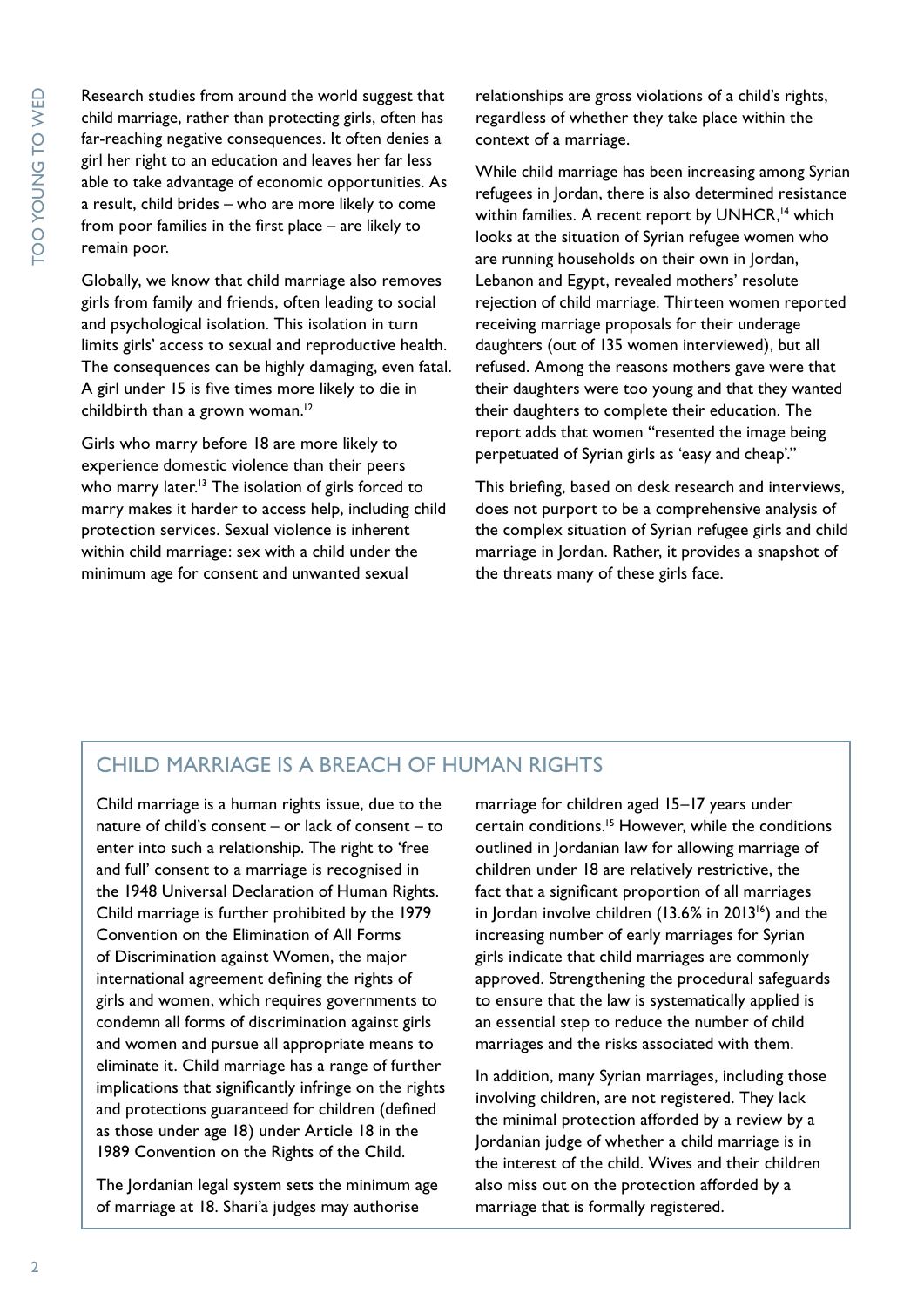### WHY ARE MORE GIRLS BEING FORCED TO MARRY?

The incidence of child marriage is increasing both within Syria<sup>17</sup> and among Syrian refugees in neighbouring countries. Now, among Syrian refugees in Jordan – who are the main focus of this report – official statistics show that one in every four registered marriages is of a girl under the age of 18.18

This section looks specifically at the reasons child marriage is increasing amongst Syrian refugees in Jordan. The reasons families seek to arrange child marriages for their daughters – for girls' protection and to alleviate poverty – remain broadly the same as before the conflict. However, as this section shows, as a result of the conflict some drivers of child marriage have become more intense, while at the same time new ones have emerged.

*"In the beginning, in Syria, they would make girls get married early, one way or another. But when events started to happen in Syria, parents were marrying their girls as soon as they turned 12 or 14. Families started doing it so quickly, especially when things happened and they started to worry about their daughters.*

*"And we heard lots of stories that happened and are still happening about girls who are too young to know what marriage is, or even what responsibility for a house and a husband really means, and therefore she gets sucked into the marriage.* 

*"There are lots of people who make their daughters drop out of school, too. So if someone comes and asks for her hand, the girl would drop out of school in order to get married. This is very widespread in Syria. I mean, not all families give importance to studying, for example.* 

*"Especially after the war, this phenomenon has grown bigger in our society."* 

**Sama**, **18**. Sama got married when she was 17 (see page 4).

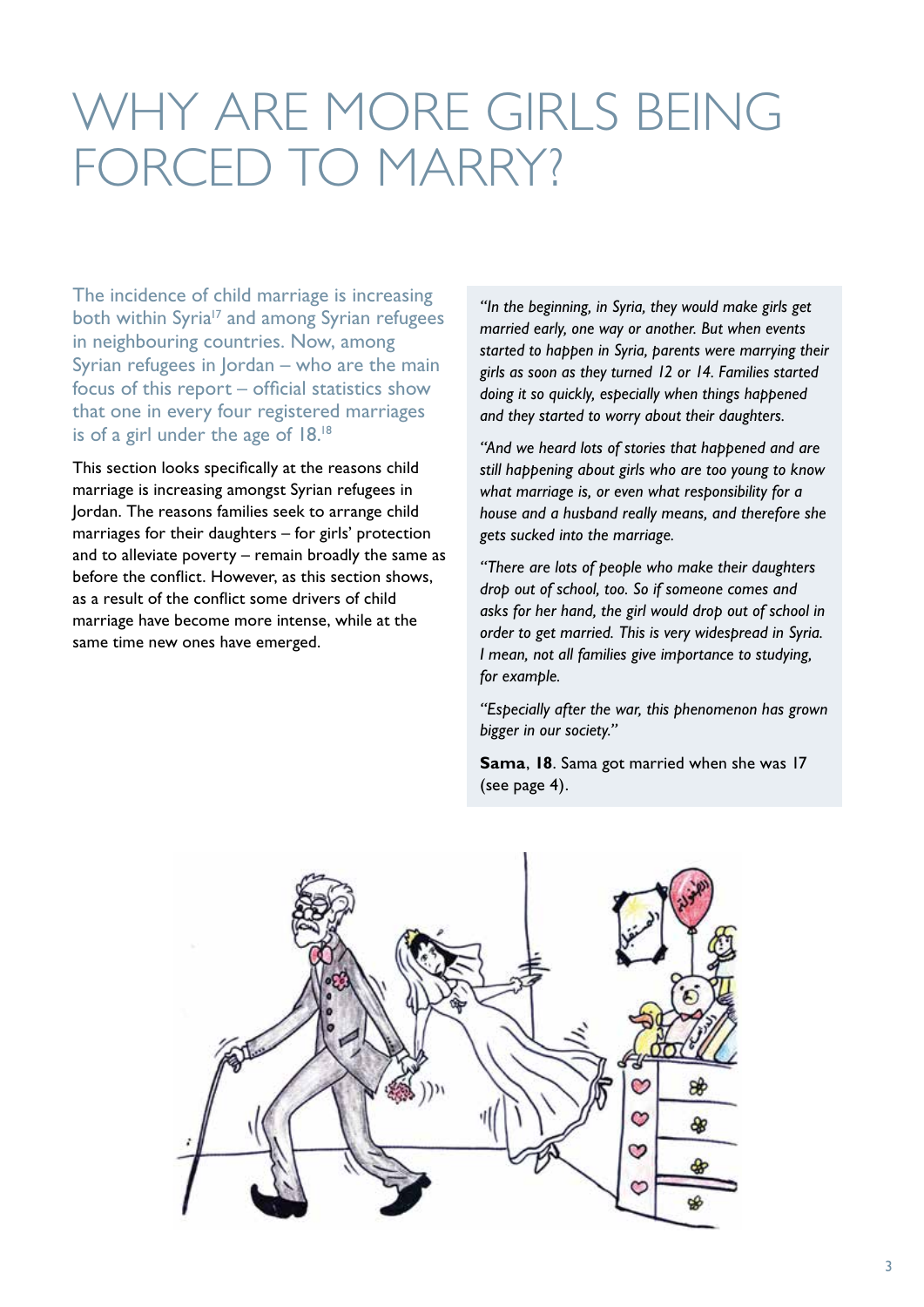#### GENDER INEQUALITY AND PROTECTION FROM SEXUAL VIOLENCE

One of the main reported reasons for child marriage among Syrians in Jordan is to protect their girls.<sup>19</sup> Where there is only one man in the household, many Syrian refugees report feeling that this is not sufficient protection for women and girls – especially if that man has to leave the home regularly (for example, to collect food or to work). Particularly among those living in the camps, general insecurity and sexual harassment are commonly reported as reasons for arranging for girls to be married at a young age.20 Parents see child marriage as a way to protect their daughters – and their family's honour

*"If we were in Syria and she was around this age, her father wouldn't marry her off. She's too young. Only in these circumstances, where there are fears of sexual harassment, are they marrying their daughters off"*

**Abdullah**, 23, husband of Maha, 13 (see Maha's quote on the front page)

– from possible sexual assault and other kinds of hardship.<sup>21</sup> This has been exacerbated by the conflict.

However, while child marriage is often arranged in order to 'protect' girls, this motivation is often intimately linked to traditional gender roles and



**A 14-year-old girl at a shop selling wedding dresses in Za'atari refugee camp.**

*"I got married when I was 17 years old. When I was in Syria, I wasn't thinking about marriage at all. I'd finished my high school education and registered for university. But because of the conditions in Syria, I wasn't able to continue. We were forced to move from place to place within the country. At one point, we were in my grandfather's house, and we had to remain there for five months. That's where I got engaged.* 

*"We had to move again within Syria, and then to Jordan. We stayed in Za'atari for a while and then*  *moved into a two-room house, which was very small. Ten people were living there. It was my family's house and also my maternal aunt's house – so my husband is actually my maternal-aunt's son. We were engaged and people started talking and gossiping that it was not proper for us to be living in the same house if we weren't married. And because of that, we were compelled to get married."*

**Sama**, **18**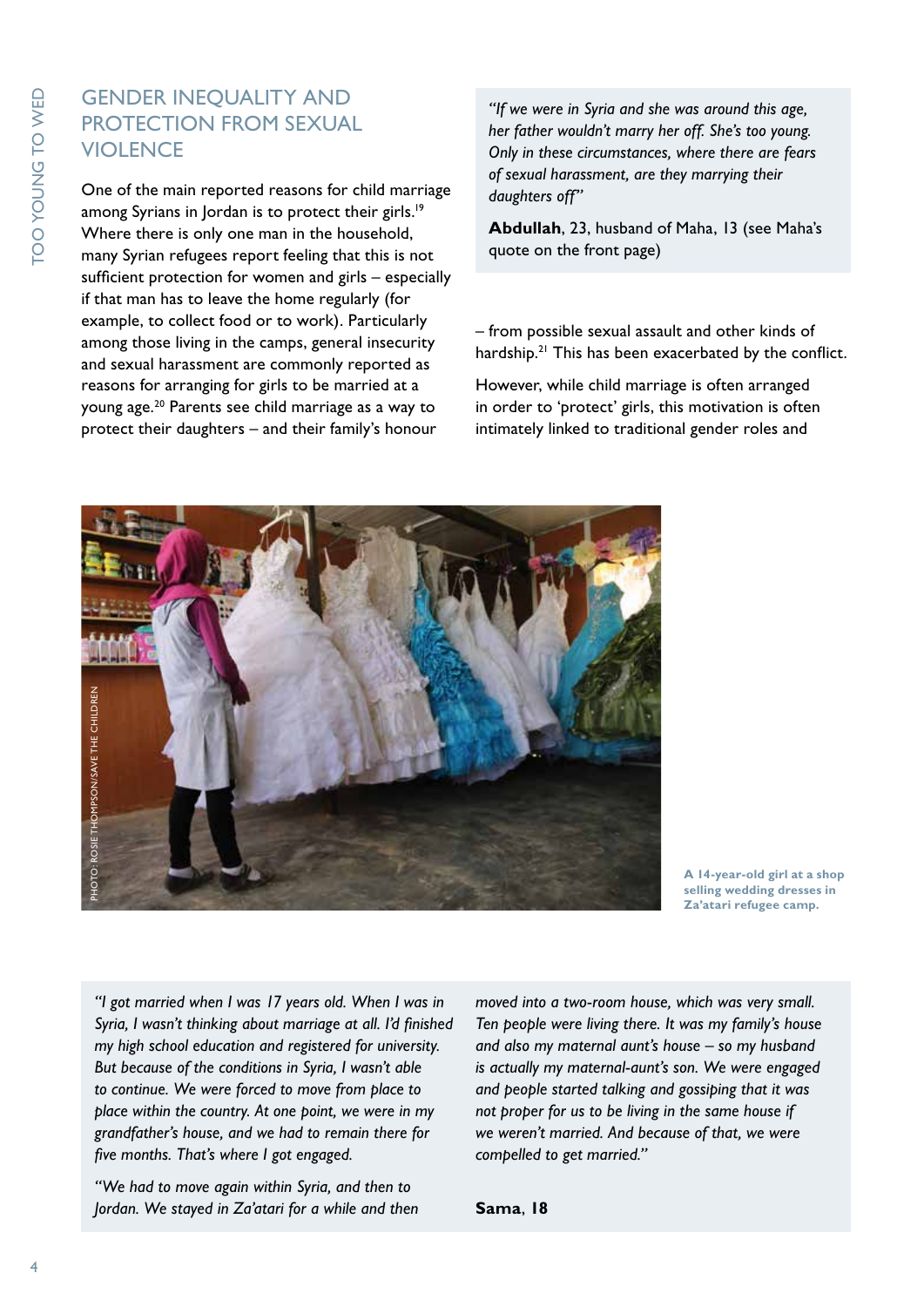*"I took the decision to get my daughter married at a young age because we didn't feel that we had any stability living in a place like this, with an enormous number of refugees. The instability left me with no choice but to make a decision. In terms of her education, it was difficult for her to continue here. There are a large number of men in the streets and near the schools, so as a father I had to take the decision to either keep her at home with me until our future becomes clearer or take the decision for her to get married early.*

*"Of course, I didn't make that decision on my own; it was a family decision and I consulted with my daughter and gave her the freedom to choose. She took the decision on her own and we didn't put any pressure on her. Circumstances made us take the decision quickly and get her married off. We have no regrets."*

**Father of Reem** (see page 7)

inequalities, where a girl's value is largely determined by her upholding family honour, producing children and remaining within the home. Girls' and women's roles may be restricted in many ways, such as decision-making on family issues, including household income, and their educational opportunities may be limited. Syrian married girls are more likely to drop out of school and not engage in work outside the home.<sup>22</sup> Child marriage thus serves to perpetuate and reinforce gender inequality across a broad spectrum of a girl's rights.

Focus group discussions $23$  indicate that women and girls are more likely to have concerns about girls getting married at a young age, but these concerns are often overruled by fathers who are much more likely to be in favour of child marriage. It is important to acknowledge the variation in these attitudes though, with some fathers rejecting child marriage for their daughters.

#### POVERTY AND UNEMPLOYMENT

Lack of employment and livelihood opportunities for Syrians within Jordan is consistently reported as one of the main factors in early marriage. They place a huge strain on the ability of parents to provide for their families. Reducing the economic burden on families – by reducing the number of 'mouths to feed' in a household – has been identified as a motivating factor for families to seek marriages for daughters.<sup>24</sup>



#### THE STATUS OF MARRIAGE

In Jordan, we found that some Syrian girls were married before they left Syria because a man is more likely to be able to enter some neighbouring countries if he is married or part of a family.

It was also reported that marriage of Syrian refugee women in Za'atari refugee camp to Jordanian husbands was viewed as a way of securing sponsorship that would allow her and her family to move out of the camp. Syrian girls and women living in camps in Jordan who marry men residing outside the camp are able to leave their camp and to live in a host community.

#### FORCED MARRIAGE AFTER RAPE

There are also reported cases of forced marriage in refugee settlements. Forced marriages are reportedly sometimes arranged for Syrian women and girls who have been victims of rape,<sup>25</sup> enabling their families to restore their 'honour'.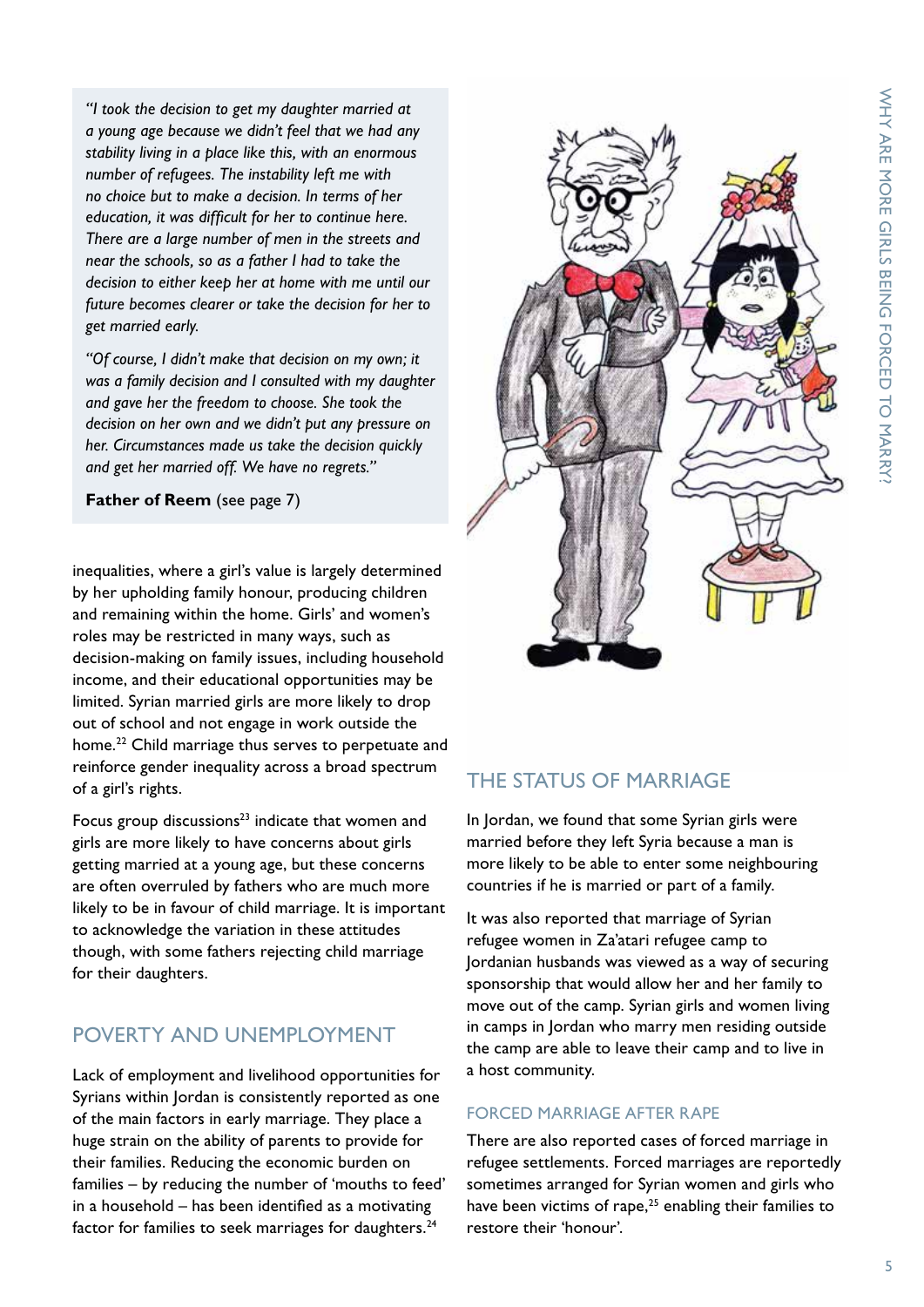## THE IMPACT ON GIRLS

The Syrian crisis has exacerbated pressures on children and their parents to arrange for their daughters to marry under the age of 18. It has also increased the danger that girls married early may end up in abusive or exploitative situations.<sup>26</sup> This section explores the increased risks girls face.

#### GIRLS AT RISK

#### A NEW SENSE OF URGENCY AND DESPERATION

The deepening conflict has given a new sense of urgency and desperation to child marriage negotiations, which has weakened the thoroughness of the investigations Syrian families usually make into the character and background of potential husbands for their daughters.<sup>27</sup> A focus on shortterm financial security, instead of on character and suitability, increases the risk of matches that put girls at risk and lead to sexual or other exploitation. Girls, boys, women and men in Za'atari<sup>28</sup> all expressed concern about the risks of 'temporary' or 'dishonourable' marriage proposals while seeking refuge in Jordan, and about the perceived increased risk of exploitation and divorce.

Marriages in Syria are usually officiated by sheikhs known to both families. However, Syrian refugees

in Jordan are reportedly allowing this role to be performed by a stranger who is not authorised to conduct these marriages.<sup>29</sup>

*"I got married at the age of 13. I never really had the chance to get to know my husband until his family wanted him to marry me. The first time they proposed for my hand in marriage I refused because I wanted to complete my education. But then my mother forced me to marry him. She kept on trying to convince me until eventually I accepted. We were only engaged for 10 days.* 

*"My husband soon went back to Syria and stayed on his own. I felt like I wasn't even his wife. When I asked him why he treated me that way he said it was none of my business. He told me I didn't mean anything to him and I am nothing but a 'wall' to him. He said I'm not allowed to know where he was, what he was doing or where he is going."*

**Hania**, **15**

#### GIRLS FORCED TO MARRY OLDER MEN

Trends show that refugee Syrian girls in Jordan are marrying older men,<sup>30</sup> with 48% of Syrian child brides in 2012 marrying men ten or more years older than them.31 The greater the age difference, the more likely girls are to be disempowered and at risk of violence, abuse or exploitation.<sup>32</sup>

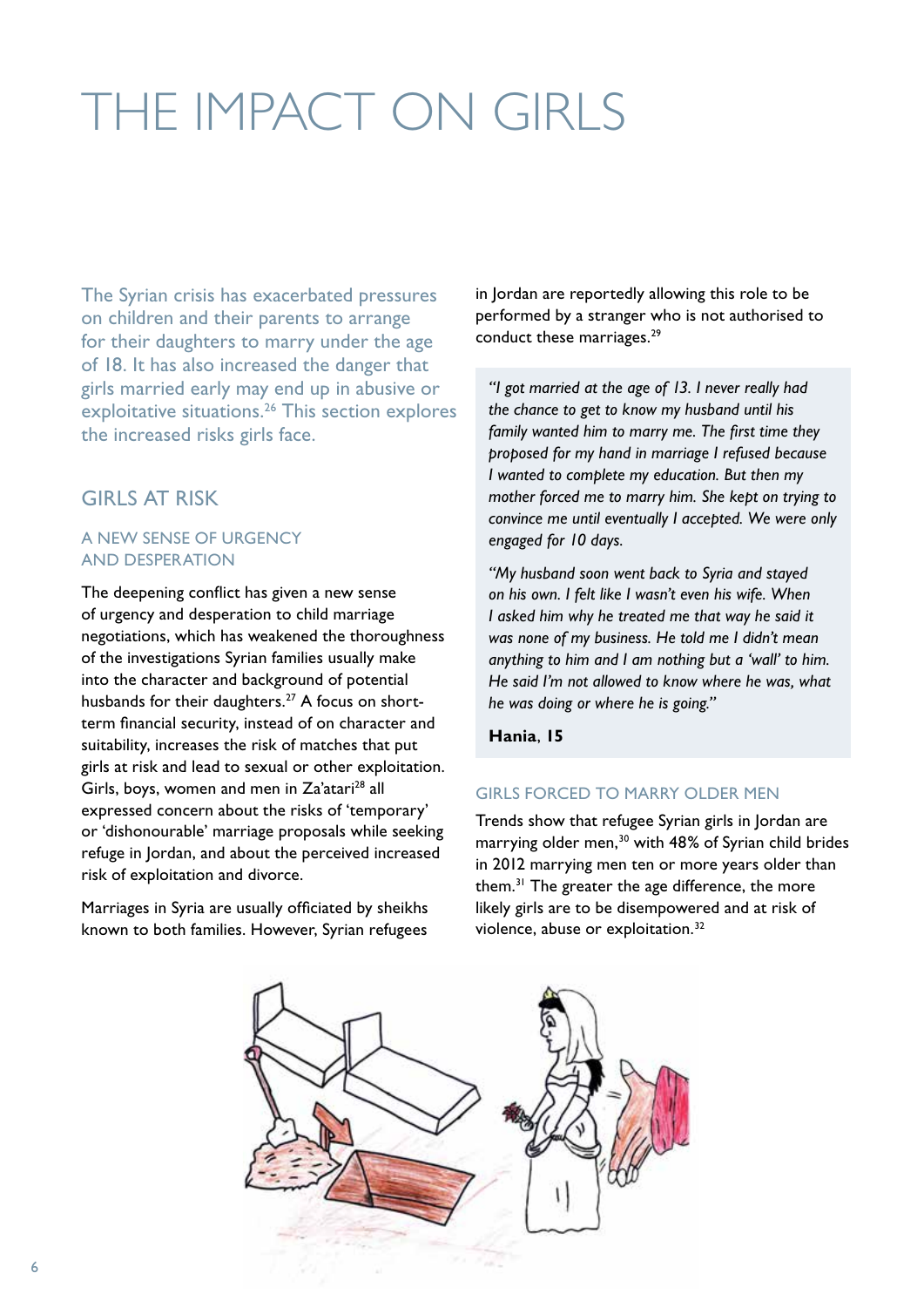

**Sisters Nadia and Sama, with Sama's newborn baby. Nadia was married when she was 15, Sama when she was 17.**

#### REFUGEE CHILD-MARRIAGES ARE OFTEN UNREGISTERED

Child marriages often remain unregistered in Syrian refugee communities. This can be because of confusion over marriage practices in host countries; fees may be involved; and families may have an abiding hope that a marriage will be registered upon returning to Syria.

In Jordan, all marriages of children should be reviewed by a shari'a court judge, but many Syrian refugees do not undertake this step. The reasons given for this include not seeing the benefits, not being aware of the procedures, difficulties accessing necessary documentation and misunderstandings about the costs involved. This means that child marriages are not coming under the scrutiny of shari'a court judges, thus denying girls the benefit of a measure designed to safeguard their interests.<sup>33</sup> Moreover, not registering a marriage with authorities in Jordan can cause complications when registering the marriage on return to Syria, or when registering children from the marriages. In addition, it leads to a lack of legal protection for the spouse and any future children.<sup>34</sup>

#### GIRLS PREVENTED FROM RETURNING TO SCHOOL

*"Since I got married I don't feel anything. Well, I do feel sad when I see other girls from my neighbourhood going to school. Whenever I see a woman who has become a doctor or a lawyer or has finished her education I get upset."* 

#### **Reem**, **15**<sup>35</sup>

Children who drop out of school are more likely to marry. In addition, child marriage is also a barrier to education and play, with girls expected to leave school in order to care for their husband and home, or to begin childbearing and childcare.<sup>36</sup> Another reason why child wives are prevented from re-enrolment in school is the unwillingness of some school administrations and parents to mix married girls with unmarried ones.37 This also inhibits the ability of child wives to have friends after marriage, leading to increasing levels of social isolation.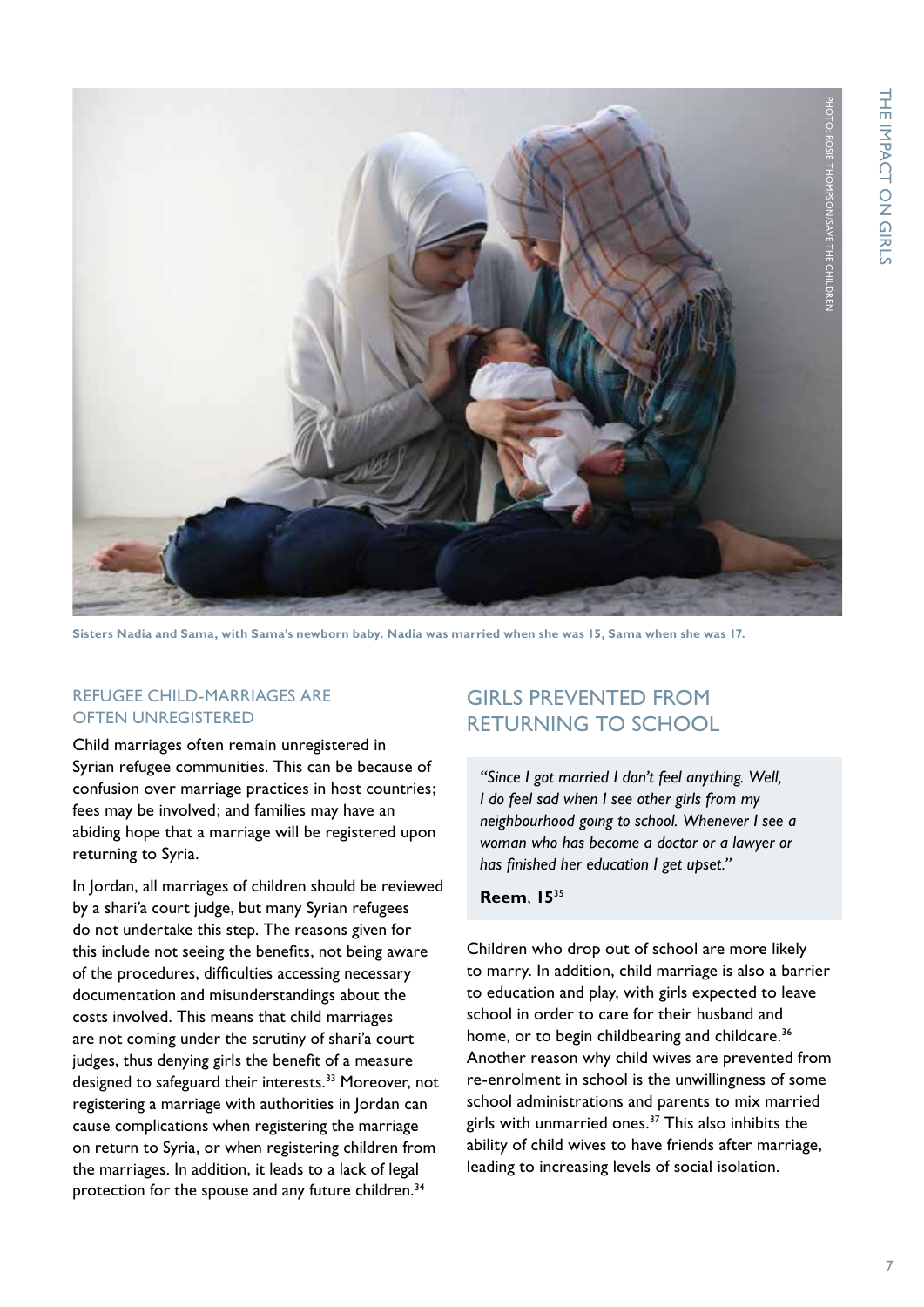#### THE DEADLY RISKS OF CHILD PREGNANCY

Child marriage has devastating consequences for girls' health, resulting in sexual activity at a young age, while their bodies are still developing and when they may have limited understanding of reproduction and sexual health. Child brides often find it difficult to openly discuss family planning methods or sexual practices with their husbands, and often face pressure from family members to become pregnant quickly.

For girls, becoming pregnant and giving birth increase the health risks for both the mother and the child – rates of stillbirths and newborn deaths are substantially higher for girls than for adult women, and girls under 15 are five times more likely to die in childbirth than a grown woman is.38 In Za'atari camp in Jordan, one clinic, run by the Jordan Health Aid Society, registered 58 pregnancies involving mothers below the age of 18 during the last week of February 2013.39

#### TOO MUCH TOO YOUNG

Child marriage often adversely affects mental health, due to the impact of early and forced sexual activity, premature pregnancy and childbirth, and the responsibilities of caring for children at an early age. Married adolescent girls in Jordan talk of not feeling ready to be mothers.

*"I got married when I was 15 years old. I was forced to marry because my family and I – ten people – were sharing a very small house with only two rooms. We had to get married, and it was a day full of tears and sadness more than of joy. I was aspiring to get into medicine at university and become a doctor. I left school and didn't finish my 11th year and we came to Jordan. Everything got destroyed.* 

*"There was no joy on my wedding day. I was hoping to live in a very beautiful house, I had dreams about it – to have my wedding in a nice hall and invite my loved ones."* 

**Nadia**, **16**, living in a host community in Amman, Jordan

In Za'atari refugee camp, Jordan, one young woman told us: *"I was married when I was 15 years and had two abortions…I was not able to think clear and did not know if it was my fault. I am 19 now with a nine-monthold baby, (I) had a very hard delivery… I still feel I am too young to be a mother."* <sup>40</sup>

Mothers in Za'atari also expressed concerns that adolescent girls are not ready to raise a family, with some of the mothers who married at a young age stating that they had not been ready to be good mothers and wives when they were young.<sup>41</sup>

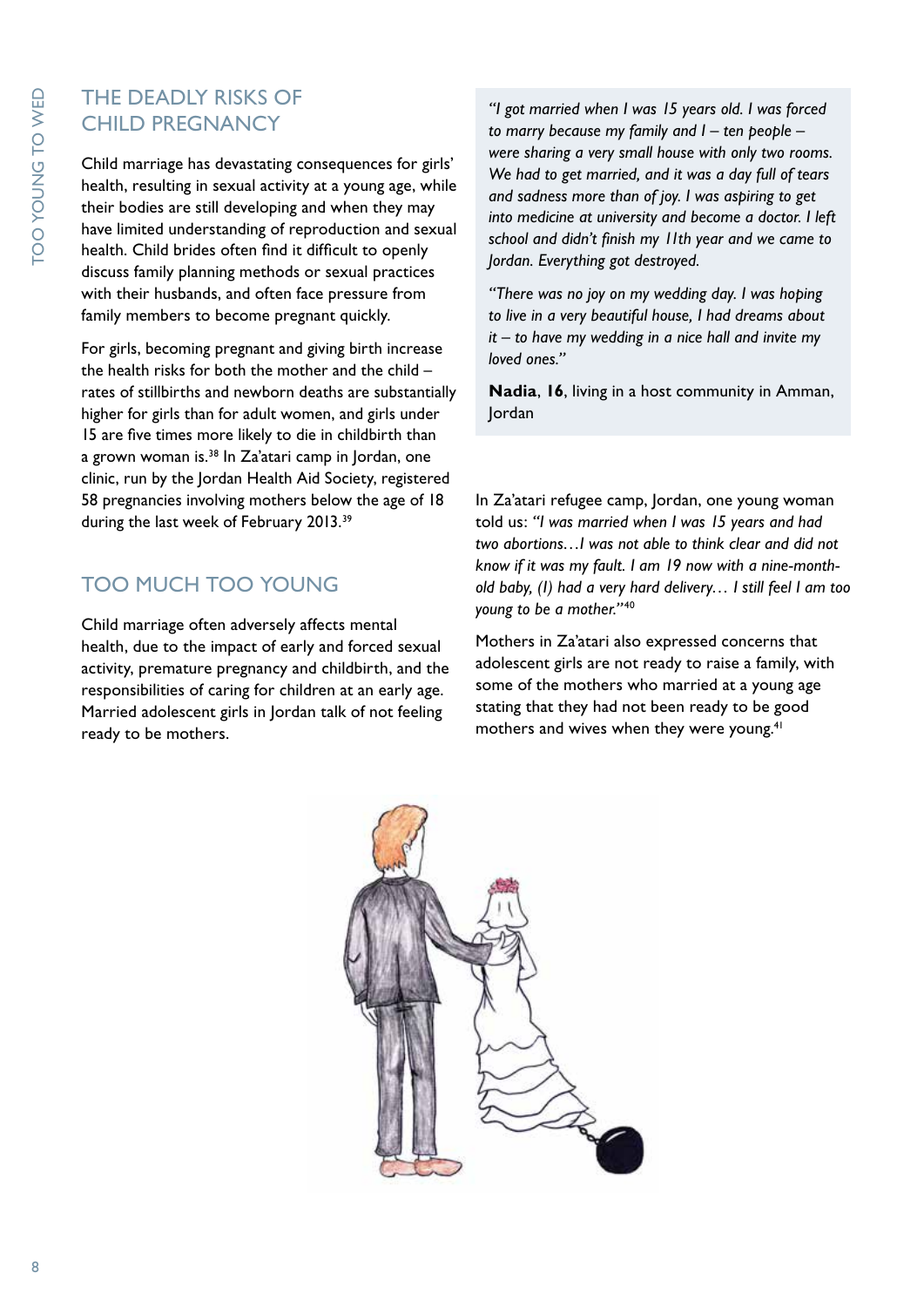### A DIFFERENT FUTURE IS POSSIBLE FOR SYRIA'S CHILDREN

Zada changed her mind about marrying her daughter off at a young age after participating in awarenessraising sessions at an activity centre run by Save the Children and UNICEF in Za'atari refugee camp:

*"I worry so much about my daughter and I thought maybe if she got married she would be well looked after. My husband is physically disabled and I am so scared that he won't be able to protect or look after her. I wanted to make her get married just because I'm worried about her, not because I believe in early marriage at all.* 

*"Here at the activity centre they carried out awarenessraising sessions on the dangers of early marriage. I have seen the impact of early marriage on girls from the camp or at the centre. I will not let my daughter get married to the wrong person, even if we end up staying in this camp for 20 years. She won't get married unless a gentleman proposes to her, and when she's at least 22 years old.* 

*"I suffered from obsessive fear and anxiety even before the crisis in Syria started, because of my husband being disabled. I always worry about my children and I'm so overprotective. This made things so complicated for my daughter. She was never allowed to go anywhere unless I was with her. After we joined the activity centre and we met new girls and the staff here, I started to allow her to walk on her own in the camp. The centre and the people here made me feel secure and safe to be able to do that."* <sup>42</sup>

#### KEY STRATEGIES

From our own programmes with Syrian refugees and around the world, together with a large body of international evidence, we know there are solutions to prevent child marriage. Experience in Jordan suggests that with a concerted effort it is possible to prevent some early marriages, and to reduce the risks of those marriages that do take place. But changing this practice requires sustained, integrated, coordinated efforts by all partners.

The International Centre for Research on Women, the leading research institute on child marriage, recommends five strategies to prevent child marriage. These are drawn from a systematic review of programmes, including those of Save the Children, that measured changes in knowledge, attitudes and behaviours related to child marriage.<sup>43</sup> These strategies are applicable in the Syrian refugee context:

**1. Empower girls with information, skills and support networks**

By bringing girls together to learn basic skills like numeracy and literacy, how to communicate and negotiate with others, how to stay healthy during their reproductive years, how to work together to solve problems, and how to earn and manage money, girls can become more knowledgeable and self-confident in refusing unwanted marriage.

**2. Provide economic support and incentives to girls and their families**

Approaches that enhance the economic security of poor households can aid in curbing child marriage. Providing a girl or her family with an incentive, such as a loan or an opportunity to learn an income-generating skill, can yield immediate economic relief for struggling families. Daughters who learn skills that enable them to earn an income in the future may be seen as adding more value to the family.

#### **3. Educate and rally parents and community members**

Families and community elders are traditionally responsible for deciding when and who a girl marries. Educating them on how child marriage impacts a girl's health and future often sparks powerful change. With new knowledge, adults' attitudes and behaviours about child marriage can shift; they become more likely to challenge, rather than embrace, traditional expectations of girls.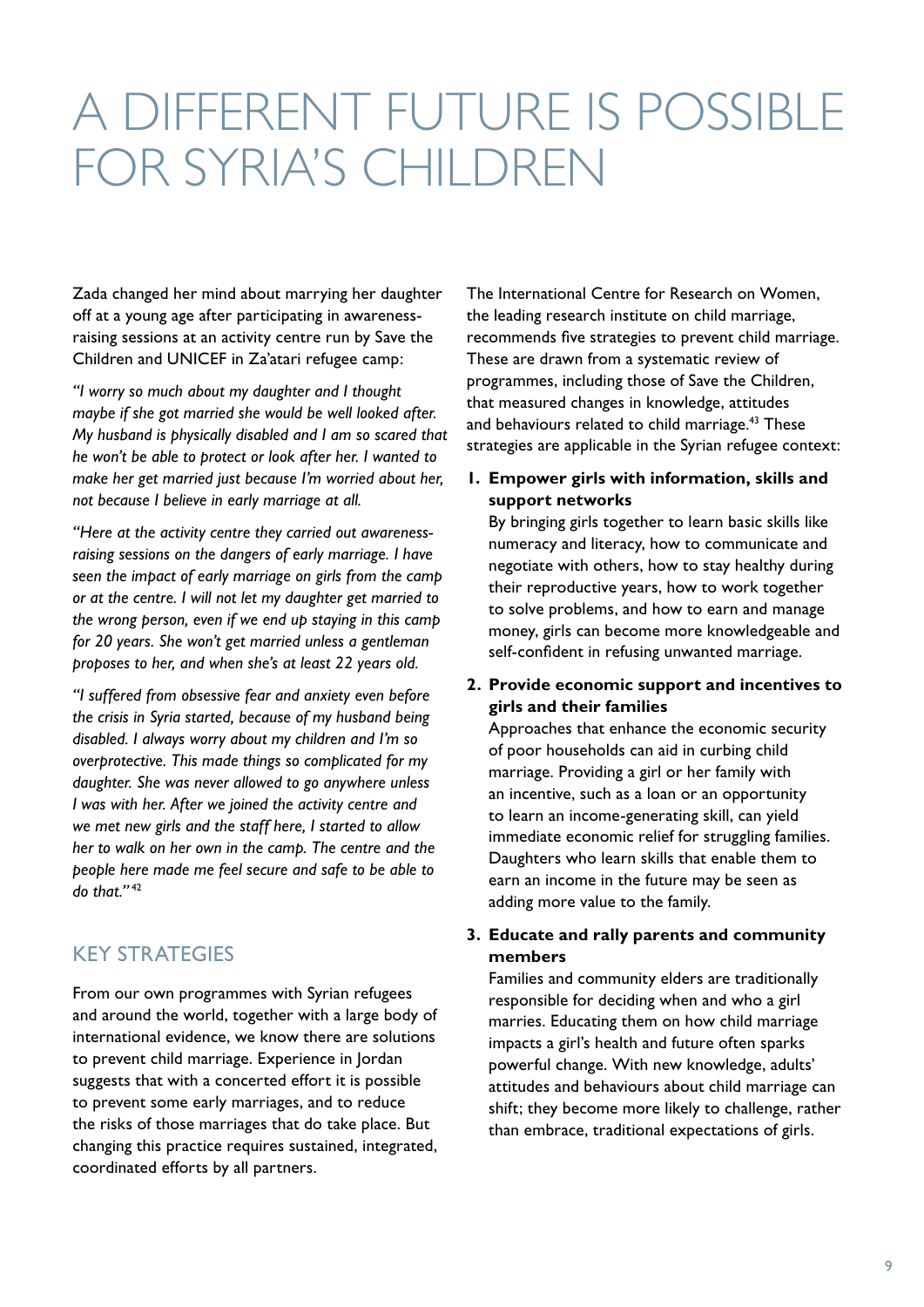#### **4. Enhance girls' access to a high quality education**

Girls with no education are three times more likely to marry before 18 than those with secondary and higher education. When girls are in school they are less likely to be seen as ready for marriage by their families and community members.

#### **5. Encourage supportive laws and policies** Many countries with high rates of child marriage have passed legislation to prohibit the practice, or have established a legal age for marriage. Advocating for the implementation of these laws and raising awareness among community leaders helps strengthen and better enforce existing initiatives around girls' rights.

The international community must place greater emphasis on tackling child marriage among Syrian refugees in the region and within Syria. It's vital that donors fund the \$5.3 billion gap that remains in the United Nations appeal for the Syrian refugee response,44 and that they ensure this includes significant investment in approaches, like the No Lost Generation initiative, which provide concrete measures to reduce girls' vulnerability to child marriage.

No Lost Generation was launched as an initiative between UNICEF, UNHCR, Save the Children, World Vision, Mercy Corps and other partners in October 2013.

It calls for \$1 billion to give Syria's children safety, stability, and a chance to resume their education and rebuild their lives. The initiative aims to help Syria's children, both within Syria and in neighbouring countries, to gain access to good-quality education, find protection from exploitation, abuse and violence and access psychological care.

The immediate child protection funding requirements set out in the No Lost Generation strategy must be met. This strategy must be extended to ensure support from the international community to address children's protection needs is sustained over the long term. We must promote strategies that address poverty and unequal gender roles; that provide educational, reproductive health, case management, legal and psychosocial services for adolescent girls (including married girls); and that support community dialogue on early marriage as outlined in our recommendations below. We also know that education plays a key role in reducing child marriage. Girls who are in school are more likely to marry later, have fewer children, be healthier and have greater future prospects than girls who drop out to marry.<sup>45</sup> A key part of responding to child marriage among Syrians will be funding the education component of the No Lost Generation initiative, including a response that addresses the specific barriers in the Syria regional context that are causing girls to drop out of school or never enrol in the first place.

As part of Save the Children Regional Response to the Syria crisis, Save the Children is helping children in Syria, Lebanon, Jordan, Iraq and Egypt to cope with the worst effects of the war. In Jordan, we run community awareness sessions on child marriage with children, adolescents and parents with a focus on prevention of child marriage.

Across the region our child protection teams respond to issues related to child marriage and forced marriage, referring cases of gender-based violence to specialised agencies so that victims get specialist support. In Jordan, we have joined forces with other agencies to launch *Amani*, a campaign to raise awareness of the dangers of marriage and to spread the message 'Our sense of safety is everyone's responsibility'. A 'forced and early marriage' taskforce was established in Jordan in 2014, co-chaired by UNHCR and UNFPA, to develop a joint action plan to reduce the risk and mitigate the consequence of child marriage and forced marriage in Jordan, and to build the capacity of local organisations to tackle this issue. A joined-up approach is critical to address the issue of child marriage.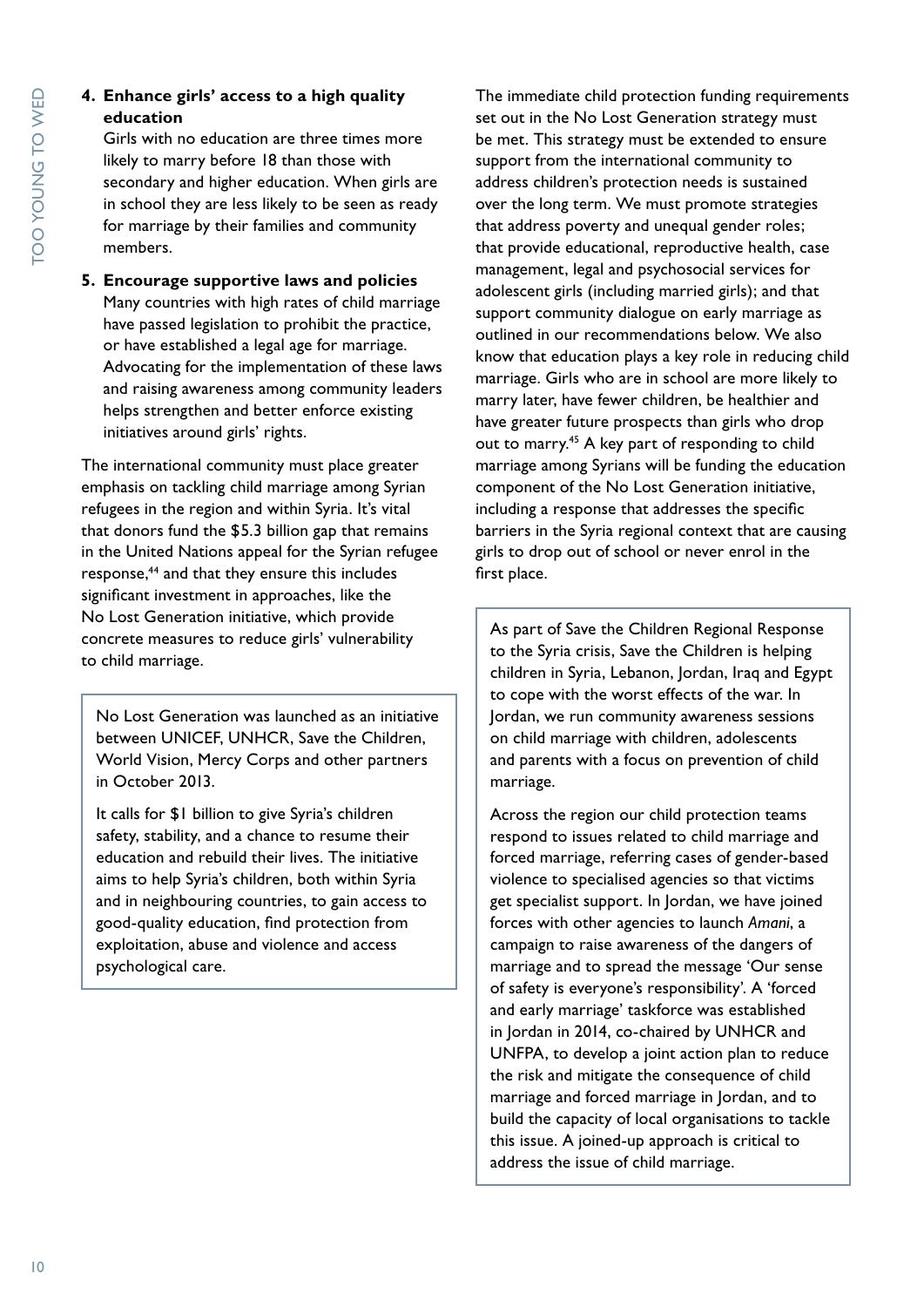#### RECOMMENDATIONS

We call on donors to:

- Fund and support in-depth assessments across the region to improve the evidence base and enable a greater understanding of the extent and causes of marriage among Syrian children, so that we can collectively improve our prevention and response.
- Fund programmes to identify children at risk, receive reports of child marriage and other child protection incidents, and take action to protect children, including advocacy with parents, especially fathers, to stop child marriages taking place.
- Fund programmes to support survivors of child marriage, such as access to age-appropriate education, case management, psychosocial support, economic and reproductive health services.
- Fund and support community-based initiatives to change social norms and attitudes towards early marriage. These programmes should focus on the positive effects of marrying after 18, support refugee advocates of change, especially women and girls, and find creative ways to engage men in this dialogue.
- Invest in programmes that work with religious and community leaders across the region officiating and authorising child marriages, in order to raise awareness of the harmful nature of child marriage and prevent this practice from occurring.
- Invest in long-term programmes that address the underlying causes of child marriage – programmes such as economic and social empowerment of women and girls, livelihood opportunities and incentives to at-risk families – as this will be critical to reducing the financial pressures that contribute to increased incidence of child marriage among vulnerable households.
- Invest in girl-sensitive education programmes to ensure more refugee girls go to school and stay in school, and to improve refugee girls' access to education by removing economic barriers (through initiatives such as scholarships, free access and transport) and other key push factors, thus reducing the likelihood of early marriage. Programmes and activities developed and implemented for Syrian refugees and host communities should also take into account the needs of both boys and girls.
- Increase support to host governments including funding, technical support and capacity building – to better enable them to address the issue of child marriage in host communities and refugee camps. This includes strengthening the implementation of legal frameworks and procedures related to early marriage, and involving government actors in prevention campaigns on early marriage.

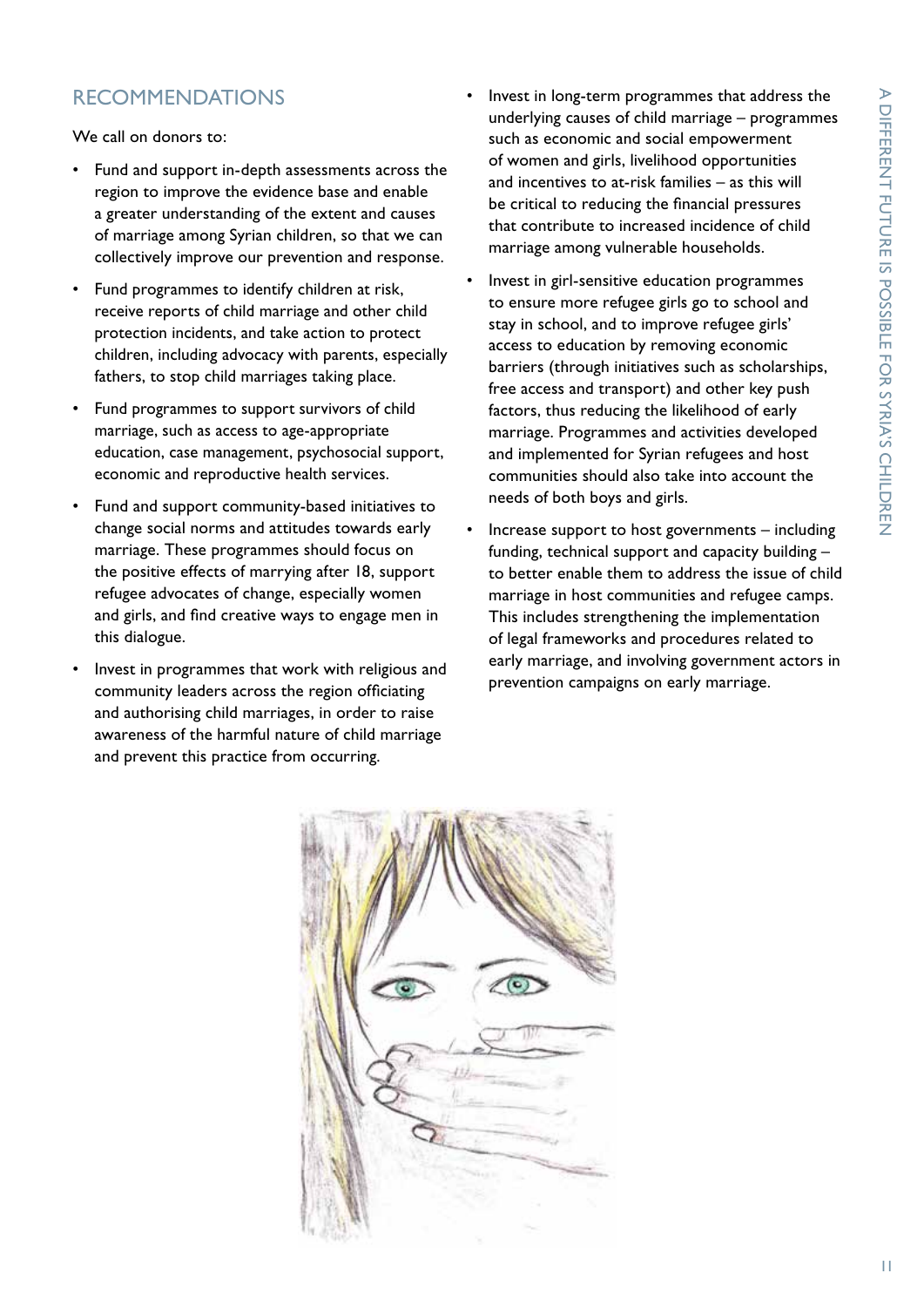## ENDNOTES

<sup>1</sup> Report of the UN Secretary-General on children and armed conflict in the Syrian Arab Republic, January 2014

2 UNHCR, *The Future of Syria: Refugee Children in Crisis*, November 2013

3 OCHA, 2013 Syria Humanitarian Assistance Response Action Plan, December 2013 (OCHA states that 6.5 million people are displaced within Syria, and UNICEF estimates that 46% of these are children)

4 Child marriage is defined as a formal marriage or informal union before the age of 18, as defined by UNICEF [\(http://www.unicef.org/](http://www.unicef.org/protection/57929_58008.html) [protection/57929\\_58008.html](http://www.unicef.org/protection/57929_58008.html))

5 UNICEF, *The State of the World's Children 2013*, Table 11, p 142. It is also worth noting that child marriage also existed across the region, such as in Lebanon and Jordan, before the Syrian refugees arrived.

6 UNICEF, Child marriage in Jordan, 2014. The legal age of marriage in Jordan is 18 years old. In Syria, it is 17 years old for girls and 18 years old for boys.

<sup>7</sup> 0.9% of Syrian grooms were under 18 in 2011 and 0.7% were under 18 in 2012 (UNICEF, Child marriage in Jordan, 2014). However, absolute numbers of early marriage of Syrian boys are undoubtedly higher due to fact that many Syrian marriages are not registered.

<sup>8</sup> UNFPA, Regional Situation Report for Syria Crisis #16, 1–31 December 2013. Also, UN Women, *We Just Keep Silent: Gender-based violence amongst Syrian refugees in the Kurdistan Region of Iraq*, 2014

9 UNHCR, CPiE rapid needs assessment, July 2013. Also, Lebanon Child Protection in Emergencies Working Group Assessment, January – February 2013

10 UNHCR, UNICEF & WFP, Joint Assessment for Syrian Refugees in Egypt, November 2012. Also see Save the Children, Preliminary Findings on Protection Challenges and SGBV Trends among Refugee Communities in Egypt

11 UNHCR, Regional Response Plan 2014

<sup>12</sup> World Health Organization, Adolescent Pregnancy, Fact Sheet 364, 2012

<sup>13</sup> International Center for Research on Women, Child marriage facts and figures, webpage, [http://www.icrw.org/child-marriage-facts-and](http://www.icrw.org/child-marriage-facts-and-figures)[figures](http://www.icrw.org/child-marriage-facts-and-figures)

14 UNHCR, *Woman Alone: The fight for survival by Syria's refugee women*, 2014

<sup>15</sup> These conditions include that the groom is "appropriate in terms of religion and wealth", including that they can pay the alimony and dowry; that all involved consent to the marriage, including the child and their guardian; that the marriage is in the child's interest and provides economic, safety or social benefits; that the age difference is "appropriate" and that the marriage will not be a reason for discontinuing the child's education (Inter-Agency Standard Operating Procedures for Prevention and Response to Gender-Based Violence and Child Protection, Jordan 2014). Jordanian Personal Status Law #36, 2010, Article 35/c does outline exceptional cases in which marriage under 15 is allowed, but in general shari'a judges do not authorise marriage of children under 15.

16 UNICEF, Child marriage in Jordan, 2014

17 War Child Holland, Syria Child Rights Situation Analysis, p42 [http://watchlist.org/wordpress/wp-content/uploads/War-Child-](http://watchlist.org/wordpress/wp-content/uploads/War-Child-Holland-Syria-Child-Rights-Situation-Analysis.pdf)[Holland-Syria-Child-Rights-Situation-Analysis.pdf](http://watchlist.org/wordpress/wp-content/uploads/War-Child-Holland-Syria-Child-Rights-Situation-Analysis.pdf)

18 UNICEF, Child marriage in Jordan, 2014

19 UNICEF, Child marriage in Jordan, 2014, in section on focus group discussions for AMANI campaign

<sup>20</sup> UNICEF, Child marriage in Jordan, 2014, in section on focus group discussions for AMANI campaign

21 UNICEF, Child marriage in Jordan, 2014

<sup>22</sup> Only 1% of Syrian married girls were working in 2012, while only 3% of Syrian girls married unemployed men (UNICEF, Child marriage in Jordan, 2014, p 19).

<sup>23</sup> Conducted as part of developing AMANI campaign and during implementation of sessions on AMANI campaign on early marriage

24 UNICEF, Child marriage in Jordan, 2014, p 8

25 UNHCR, Regional Response Plan 2014

26 UNICEF, Child marriage in Jordan, 2014, p 9

<sup>27</sup> Respondents in focus group discussions in the UNICEF, Child marriage in Jordan, 2014, p 34

28 Focus group discussions during preparation of Amani campaign, Za'atari camp 2014

29 UNICEF, Child marriage in Jordan, 2014, p 9

<sup>30</sup> In 2012, of all Syrian girls who married between the ages of 15 and 17, 16.2% married men who were 15 or more years older than them, compared with 6.3% for Palestinian girls and 7.0% for Jordanian girls.

<sup>31</sup> UNICEF, Child marriage in Jordan, 2014, p 27

32 International Center for Research on Women, *New Insights on Preventing Child Marriage: A global analysis of factors and programs*, 2007, p 10; Child Protection and Gender-Based Violence Sub-Working Group Jordan, *Findings from the Inter-Agency Child Protection and Gender-Based Violence Assessment in the Za'atari Refugee Camp*, July 2013, p 29

33 UNICEF, Child marriage in Jordan, 2014, p 10

<sup>34</sup> Amani Campaign, Interagency child protection and gender based violence campaign, Jordan 2014 p 12, [data.unhcr.org/syrianrefugees/](data.unhcr.org/syrianrefugees/download.php%3Fid%3D5569) [download.php?id=5569](data.unhcr.org/syrianrefugees/download.php%3Fid%3D5569)

<sup>35</sup> Interview conducted by Rosie Thompson, Save the Children, May 2014

36 UNICEF, Child marriage in Jordan, 2014

<sup>37</sup> Focus group discussions conducted by Save the Children in Amman, Jordan, 2013

<sup>38</sup> The Global Partnership to End Child Marriage

<sup>39</sup> [http://www.irinnews.org/report/98118/born-into-crisis-unwanted](http://www.irinnews.org/report/98118/born-into-crisis-unwanted-pregnancies-in-syria)[pregnancies-in-syria](http://www.irinnews.org/report/98118/born-into-crisis-unwanted-pregnancies-in-syria)

40 Observations from Save the Children's work in Bekaa Valley, Lebanon, 10 April 2013

41 Focus group discussion in Za'atari refugee camp during preparation of Amani campaign, January 2014

<sup>42</sup> Interview conducted by Rosie Thompson, Save the Children, May 2014

<sup>43</sup> Save the Children is a member of the Girls not Brides network

44 As of June 2014

45 Save the Children, *State of the World's Mothers 2014*, p 9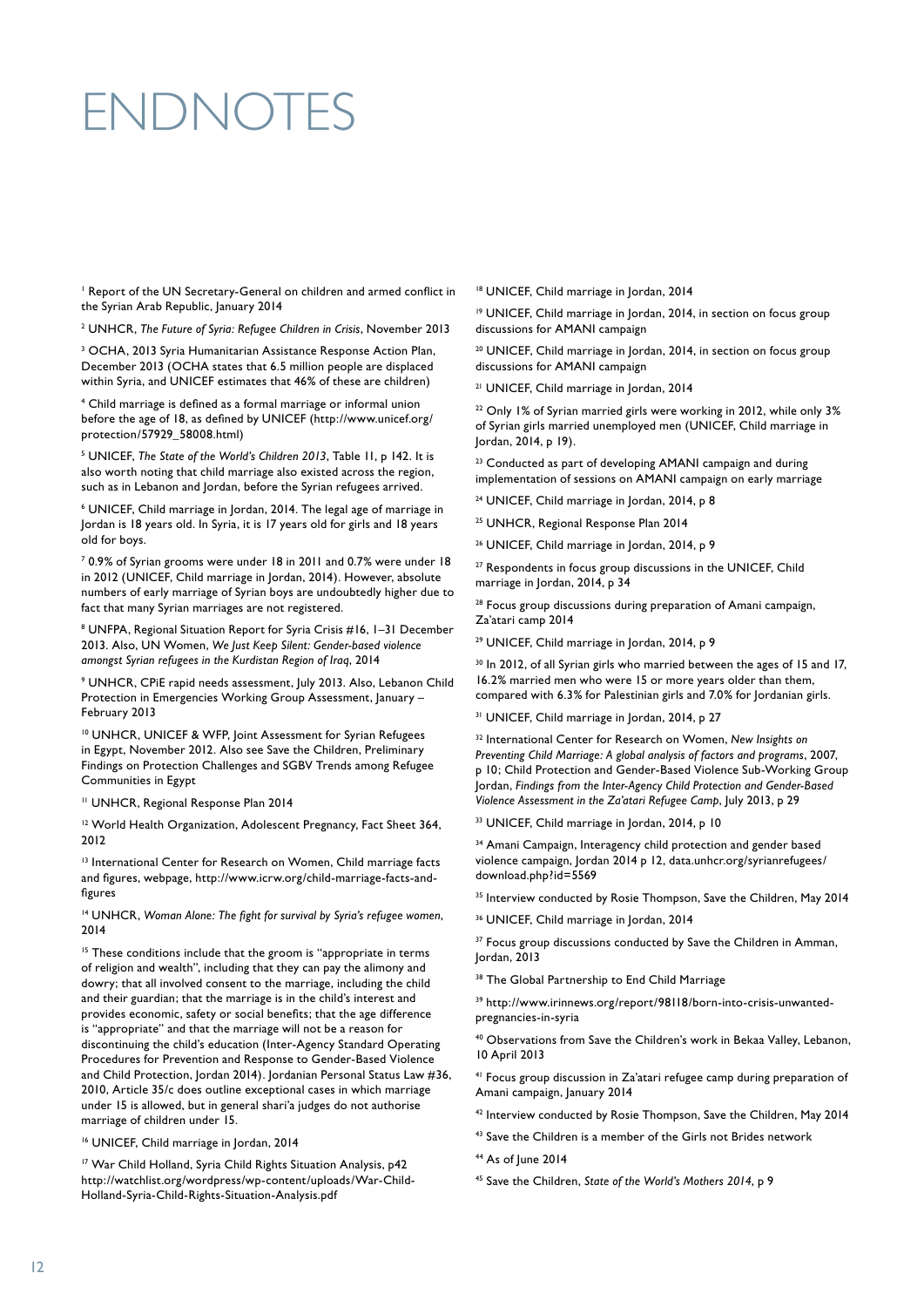